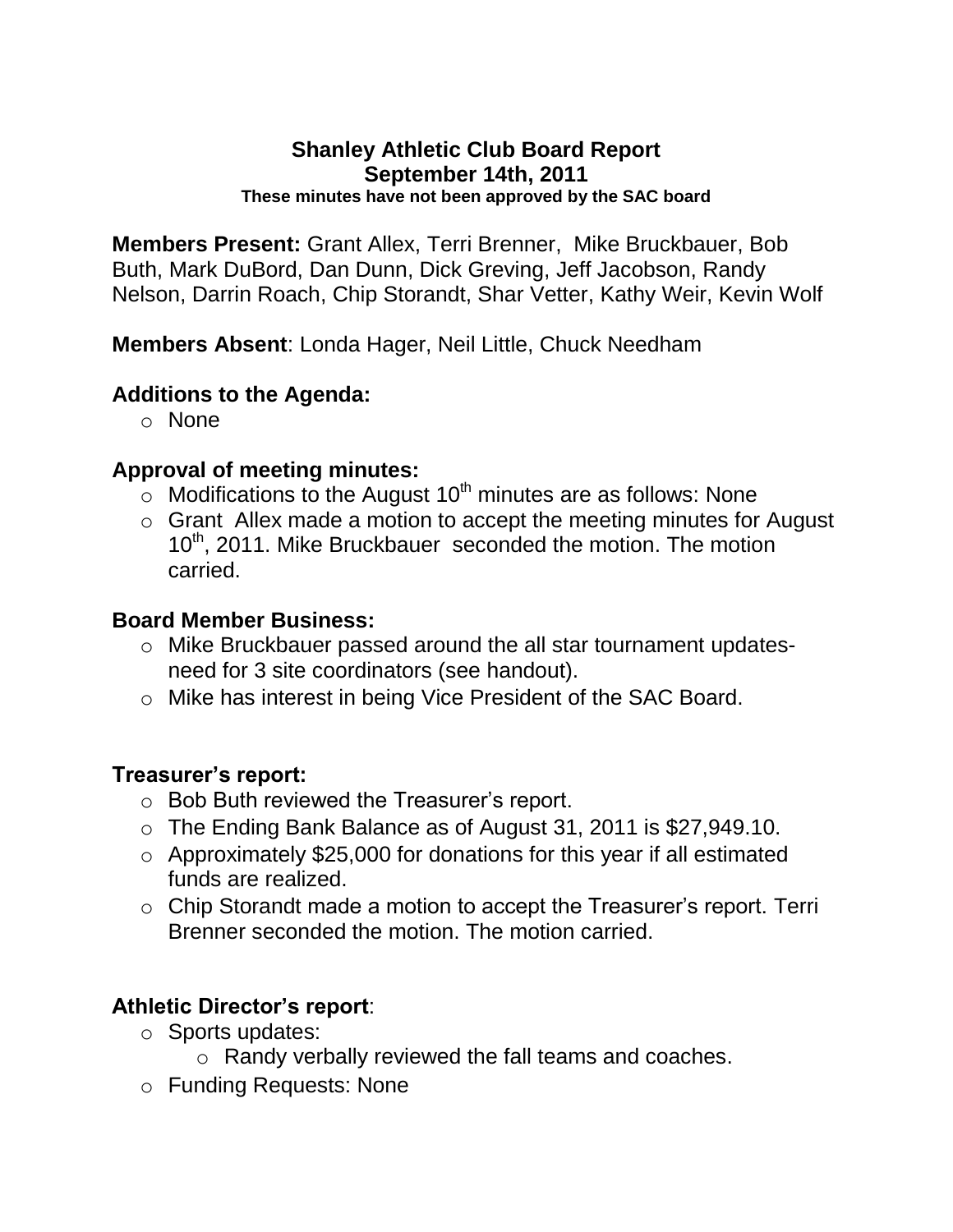- $\circ$  The new press box graphics are up and the press box carpet project is progressing.
- $\circ$  A new flagpole will be put up before the next football game in honor of Nick Bailey.
- o SAC may be interviewed for a Fargo Forum story along with other schools' athletic clubs.
- $\circ$  The athletic department started an activities student of the month honor.

# **Membership Committee**:

- o Chip reported we currently have 101 members.
- o A general discussion on reaching out to previous SAC members and board members to try to increase membership and keep ties with former members.
	- o Chip will talk to Todd about getting a list of former members and board members and sending out a mailing and invitation to the fall social
- o Kevin talked about linking the new SAC website from the Shanley website.

# **Ad Sales Update**:

- $\circ$  Grant \$30,250 total ad sales as of now.
- o Still need to collect about \$13,000 more of the total for this year.
- o 100% collection from last year's ad sales.
- o Positive feedback about the website.

# **Fall Sports Kick-Off BBQ:**

- $\circ$  Terri estimated 460 attendees.
- o Mike asked to keep same burger vendor for next year.
- o Gross dollars increased to \$1906 compared to \$1406 last year
- o Volleyball team husked the corn. Thank you.
- o Used the leftover brats for the NDSU band who played at half time of the football game.